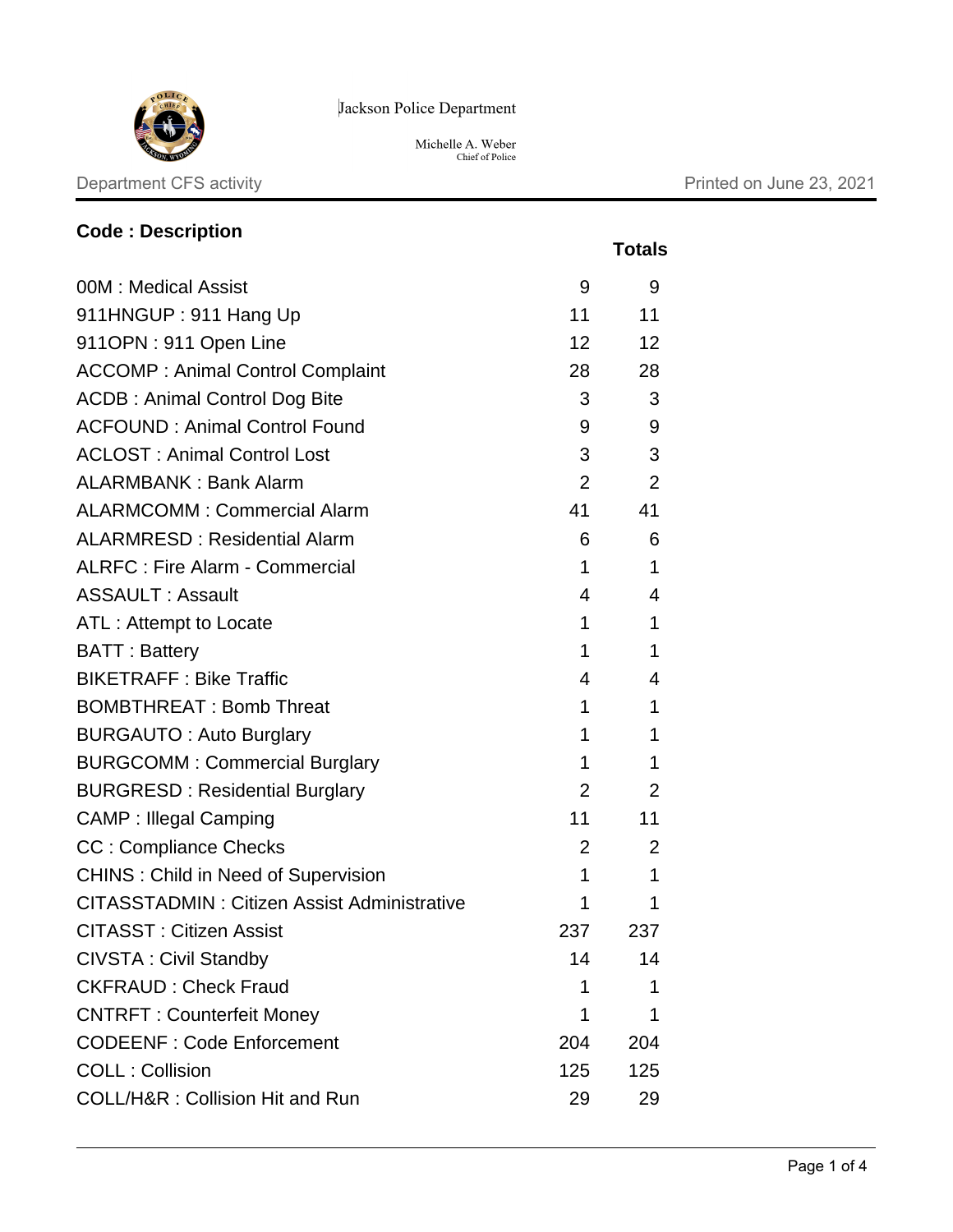## **Code : Description**

 **Totals**

| COLL/INJ: Collision with Injury                    | 1               | 1              |
|----------------------------------------------------|-----------------|----------------|
| <b>DEATH: Death</b>                                | 1               | 1              |
| <b>DESTPROP: Destruction of Property</b>           | 8               | 8              |
| <b>DISTURB: Disturbance</b>                        | 65              | 65             |
| <b>DISTURBNOISE: Noise Disturbance</b>             | 50              | 50             |
| <b>DRIVCOMP: Driving Complaint</b>                 | 23              | 23             |
| <b>DRUGS: Drugs</b>                                | 4               | 4              |
| <b>DUI: Driving Under Influence</b>                | 1               | 1              |
| <b>DUP: Duplicate Call</b>                         | 1               | 1              |
| DVD : Domestic Dispute (Verbal)                    | 8               | 8              |
| DVP : Domestic Violence (Physical)                 | 8               | 8              |
| <b>FALSEID: False Identification</b>               | 8               | 8              |
| FIGHT: Fight                                       | 8               | 8              |
| <b>FIRESTRU: Structure Fire</b>                    | 1               | 1              |
| FOLLOWUP : Follow Up PATROL Investigation          | 155             | 155            |
| FRAUD: Fraud                                       | 13 <sup>2</sup> | 13             |
| <b>HARASS: Harassment</b>                          | 6               | 6              |
| <b>INFOAGNCY: Other Agency Information</b>         | 2               | 2              |
| <b>INFOCOMM: Communications Center Information</b> | 1               | 1              |
| <b>INFOONLY: Information Only</b>                  | $\overline{7}$  | $\overline{7}$ |
| <b>INTOXPED: Intoxicated Pedestrian</b>            | 2               | $\overline{2}$ |
| <b>INVEST: Follow Up for INVESTIGATIONS</b>        | 8               | 8              |
| LITTER: Littering                                  | $\overline{2}$  | $\overline{2}$ |
| <b>MALMIS: Malicious Mischief</b>                  | 1               | 1              |
| <b>MENTAL: Mental Hold</b>                         | 1               | 1              |
| OAA : Outside Agency Assist                        | 4               | 4              |
| <b>ORDERVPROT: Protection Order Violation</b>      | 3               | 3              |
| <b>ORDERVREL: Release Order Violation</b>          | 2               | $\overline{2}$ |
| <b>PARKCOMP: Parking Complaint</b>                 | 112             | 112            |
| <b>PARK: Parking Rounds</b>                        | 60              | 60             |
| <b>PARKVIOL: Parking Violation</b>                 | 94              | 94             |
| PASSSCHBUS : Illegal Passing of School Bus         | 1               | 1              |
| <b>PATCK: Patrol Check</b>                         | $\overline{2}$  | $\overline{2}$ |
| <b>PERMISS: Missing Person</b>                     | 1               | 1              |
| <b>PERSTOP: Pedestrian Stop</b>                    | 5               | 5              |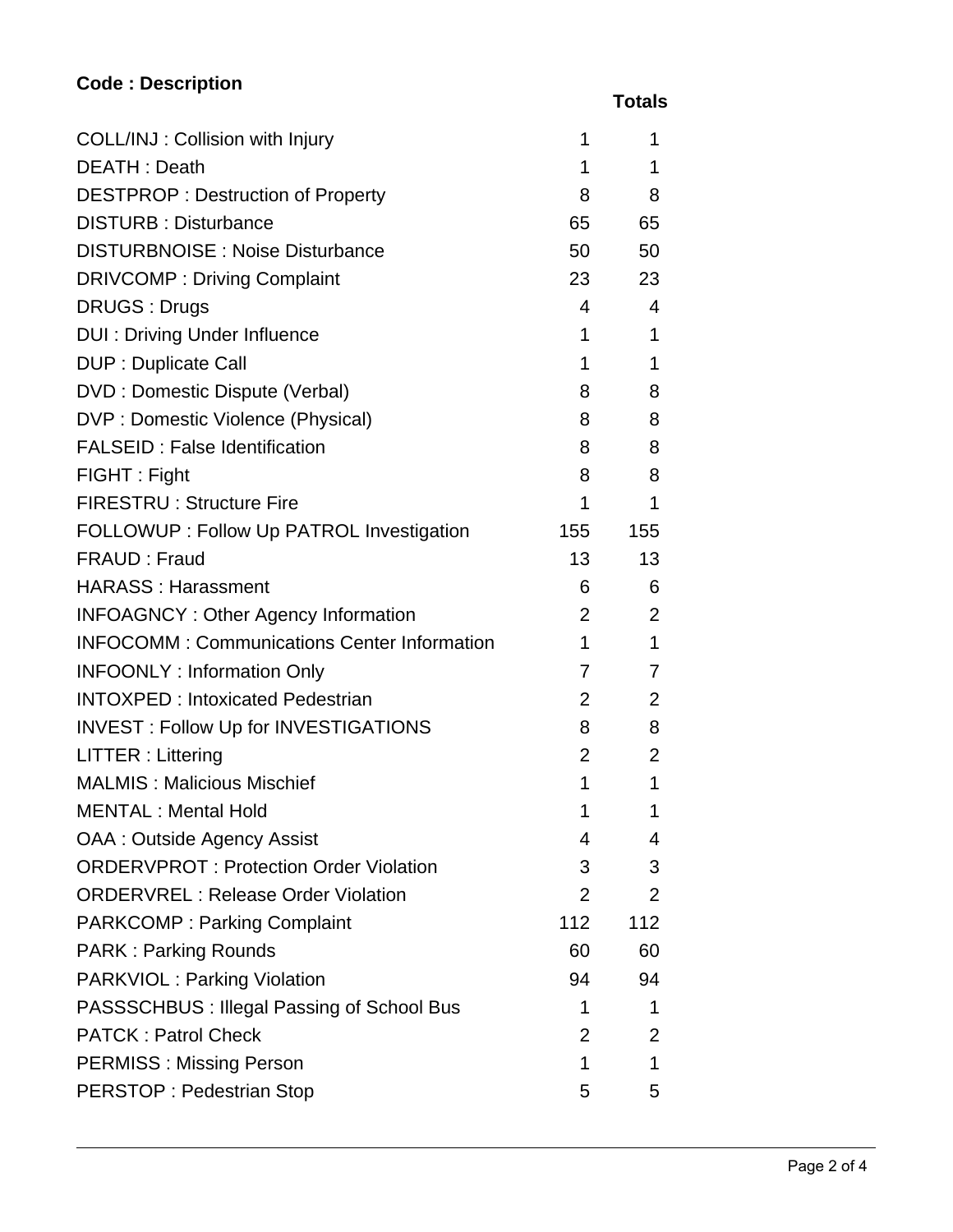## **Code : Description**

 **Totals**

| <b>PERSUSP: Suspicious Person</b>                      | 25              | 25             |
|--------------------------------------------------------|-----------------|----------------|
| PHONEANNOY: Annoying Phone Calls                       | $2^{\circ}$     | $\overline{2}$ |
| PI: Public Intoxication                                | 34              | 34             |
| <b>PROPFND: Found Property</b>                         | 49              | 49             |
| <b>PROPLOST: Lost Property</b>                         | 20              | 20             |
| PS : Paper Service                                     | 1               | 1              |
| <b>RECK: Reckless Driving</b>                          | 3               | 3              |
| <b>REDDI: Report Every Drunk Driver Immediately</b>    | 31              | 31             |
| <b>REGVIOL: Registration Violation</b>                 | 3               | 3              |
| <b>RUNAWAY: Runaway</b>                                | 5               | 5              |
| <b>SEXASLT: Sexual Assault</b>                         | 6               | 6              |
| <b>SHOPLIFT: Shoplifting</b>                           | $\overline{2}$  | 2              |
| <b>SHOTSFIRED: Shots Fired</b>                         | $\overline{2}$  | $\overline{2}$ |
| <b>SNOWTOW: Snow Tows</b>                              | 76              | 76             |
| <b>SPECIAL: Special Assignment</b>                     | 16 <sup>1</sup> | 16             |
| <b>STALKING: Stalking</b>                              | 1               | 1              |
| <b>SUICIDSUB: Suicidal Subject</b>                     | 3               | 3              |
| <b>SUSCIR: Suspicious Circumstances</b>                | 93              | 93             |
| <b>TELE: Teletype</b>                                  | 1               | 1              |
| <b>TEST: Test Event</b>                                | 3               | 3              |
| <b>THAZ: Traffic Hazard</b>                            | 17              | 17             |
| <b>THEFTSERV: Theft of Services</b>                    | $2^{\circ}$     | 2              |
| THEFT: Theft                                           | 23              | 23             |
| <b>THREATS: Threats</b>                                | $\overline{7}$  | 7              |
| <b>TRANSPORT: Transport Prisoner</b>                   | $\overline{2}$  | $\overline{2}$ |
| <b>TRESPASS: Trespass</b>                              | 14              | 14             |
| <b>TRUANCY: Truancy</b>                                | 1               | 1              |
| <b>TSTOP: Traffic Stop</b>                             | 809             | 809            |
| <b>VEHABND: Abandoned Vehicle</b>                      | 22              | 22             |
| <b>VEHASST: Motorist Assist</b>                        | 40              | 40             |
| <b>VEHINFO: Vehicle Information</b>                    | 13              | 13             |
| <b>VEHSTLN: Stolen Vehicle</b>                         | 8               | 8              |
| <b>VEHSUSP: Suspicious Vehicle</b>                     | 25              | 25             |
| <b>VINCK: Vehicle Identification Number Inspection</b> | 71              | 71             |
| <b>WARRANTARR: Warrant Arrest</b>                      | $\overline{2}$  | $\overline{2}$ |
|                                                        |                 |                |